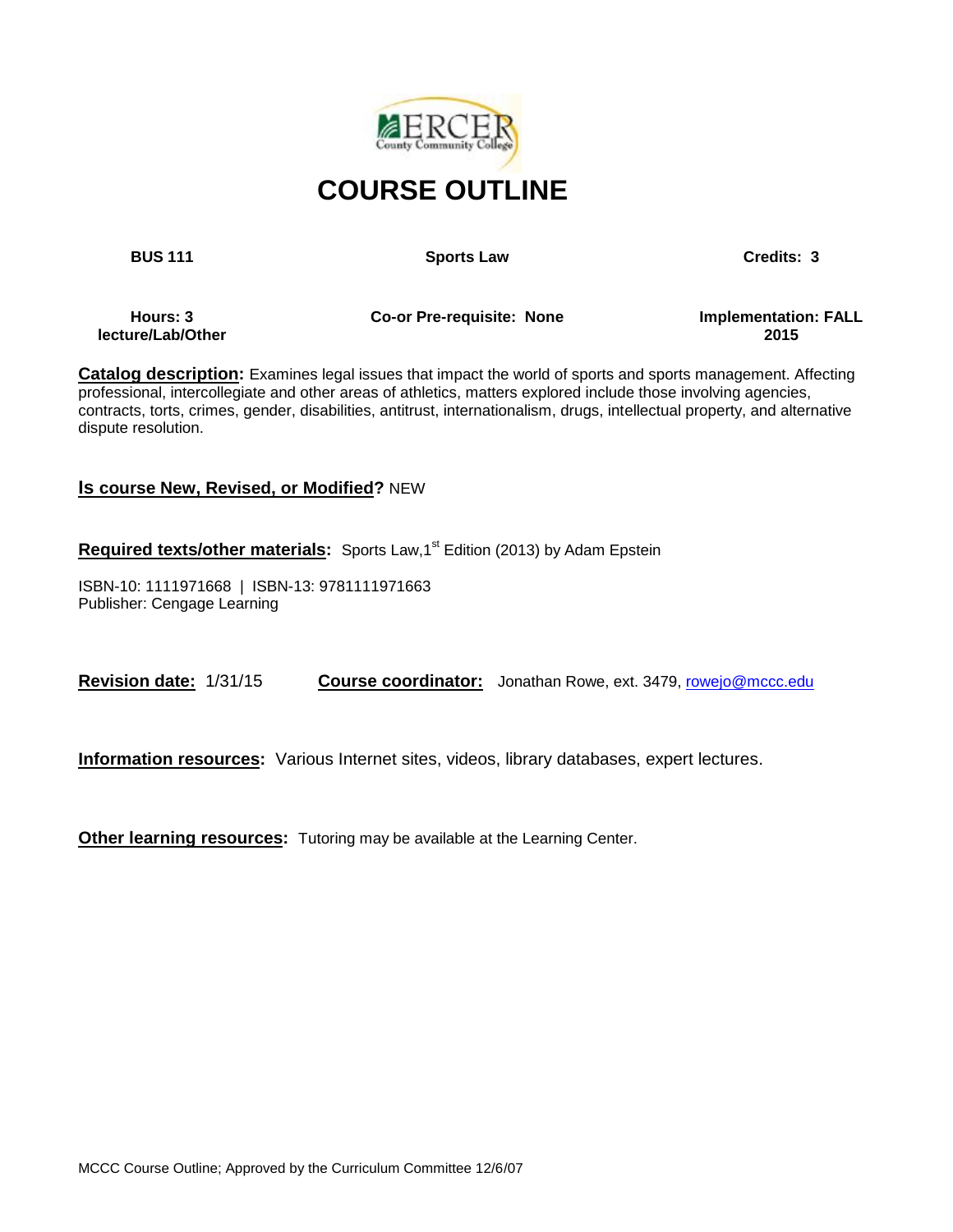#### **Course Competencies/Goals:**

#### *The student will be able to:*

- 1. Demonstrate knowledge of the common areas of law as they impact the sports industry. **(GE Goal 1, 5, 8, 9 MCCC CS Goals A, B, C, D, F, G)**
- 2. Understand legal differences among professional, intercollegiate, scholastic, and other areas of sports. **(GE Goal 1, 5, 8, 9 MCCC CS Goals A, B, C, D, F, G)**
- 3. Comprehend major court decisions and precedents that pertain to American sports law. **(GE Goal 1, 5, 8, 9 MCCC CS Goals A, B, C, D, F, G)**

#### **Course-specific General Education Knowledge Goals and Core Skills:**

#### **General Education Knowledge Goals**

**Goal 1. Communication.** Students will communicate effectively in both speech and writing.

**Goal 2. Mathematics.** Students will use appropriate mathematical and statistical concepts and operations to interpret data and to solve problems.

**Goal 3. Science.** Students will use the scientific method of inquiry, through the acquisition of scientific knowledge. **Goal 4. Technology.** Students will use computer systems or other appropriate forms of technology to achieve educational and personal goals.

**Goal 5. Social Science.** Students will use social science theories and concepts to analyze human behavior and social and political institutions and to act as responsible citizens.

**Goal. 6. Humanities.** Students will analyze works in the fields of art, music, or theater; literature; philosophy and/or religious studies; and/or will gain competence in the use of a foreign language.

**Goal 7. History.** Students will understand historical events and movements in World, Western, non-Western or American societies and assess their subsequent significance.

**Goal 8. Diversity.** Students will understand the importance of a global perspective and culturally diverse peoples. **Goal 9. Ethical Reasoning and Action.** Students will understand ethical issues and situations.

#### **MCCC Core Skills**

.

**Goal A. Written and Oral Communication in English.** Students will communicate effectively in speech and writing, and demonstrate proficiency in reading.

**Goal B. Critical Thinking and Problem-solving.** Students will use critical thinking and problem solving skills in analyzing information.

**Goal C. Ethical Decision-Making.** Students will recognize, analyze and assess ethical issues and situations.

**Goal D. Information Literacy.** Students will recognize when information is needed and have the knowledge and skills to locate, evaluate, and effectively use information for college level work.

**Goal E. Computer Literacy.** Students will use computers to access, analyze or present information, solve problems, and communicate with others.

**Goal F. Collaboration and Cooperation.** Students will develop the interpersonal skills required for effective performance in group situations.

**Goal G. Intra-Cultural and Inter-Cultural Responsibility.** Students will demonstrate an awareness of the responsibilities of intelligent citizenship in a diverse and pluralistic society, and will demonstrate cultural, global, and environmental awareness.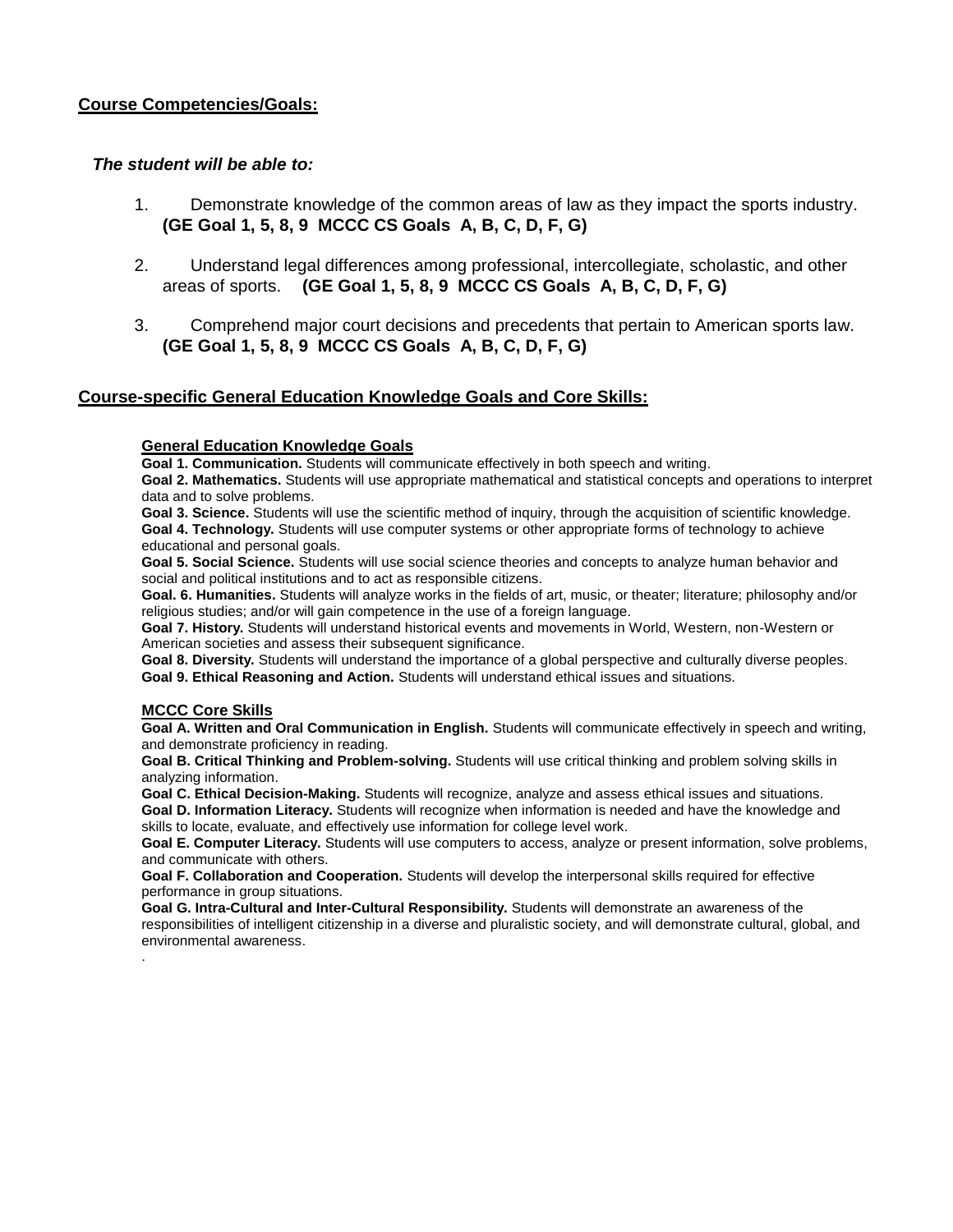## **Units of study in detail:**

## **Unit I: Sports & the Common Law**

#### *Learning Objectives The student will be able to:*

- 1. Demonstrate knowledge of sports agency law by [CG1,3]:
	- a. understanding the roles of the of agent and principal;
	- b. discussing how duties of care, loyalty, good faith and accounting reinforce principalagency relationships;
	- c. addressing how the advent of television led to more money in the sports industry leading to the influx of agents;
	- d. explaining current sports agent regulations, certifications and qualifications;
	- e. articulating the development of state and federal laws involving sports agents; and
	- f. addressing potential sports agent improprieties, including conflicts of interest, breaches of confidence and trust, and even agents stealing clients from other agents.
- 2. Demonstrate knowledge of how contract law and principles affect the sports industry by [CG1,3]:
	- a. emphasizing their personal services nature, which involves discussing the unique talents, abilities, and skills of players and coaches;
	- b. understanding the general law of contracts, including basic principles--offer, acceptance, and consideration to establish the fundamentals and a foundation for more advanced concepts, including the statute of frauds or even how the Uniform Commercial Code (UCC) might apply in sports law;
	- c. being able to divide sports contracts into three major categories: standard player contracts (SPK); endorsement contracts; and appearance contracts;
	- d. exploring how loyalty clauses are built into many new sports contracts;
	- e. analyzing how "morals clauses" proscribe certain off the field conduct, in light of the outrageous incidents that involve professional athletes;
	- f. exploring how "force majeure" clauses in sports contracts and how Hurricane Katrina and other weather issues have impacted sports law;
	- g. understanding the contractual nature of sports at that intercollegiate level and how such claims have fared in modern court cases;
	- h. exploring the role of third parties to a contractual relationship, including assignment, delegation, and beneficiary designations;
	- i. discussing of Personal Seat Licenses (PSL) and special professional sports contracts such as the NHL's unique "two-way" contract and the NBA's "ten-day" contract; and
	- j. discussing contract waivers like those found on sporting event admission tickets and the role of restrictive agreements in sports such as non-compete clauses; or;
	- k. explore bankruptcy law and how various teams, leagues, and players have filed for bankruptcy.
- 3. Demonstrate knowledge of how the world of sports deals with various tort liability concerns by [CG1,3]:
	- a. defining the terms tort and tortfeasor;
	- b. describing the differences among the various theories of tort law including negligence, intentional torts, product liability, and strict liability;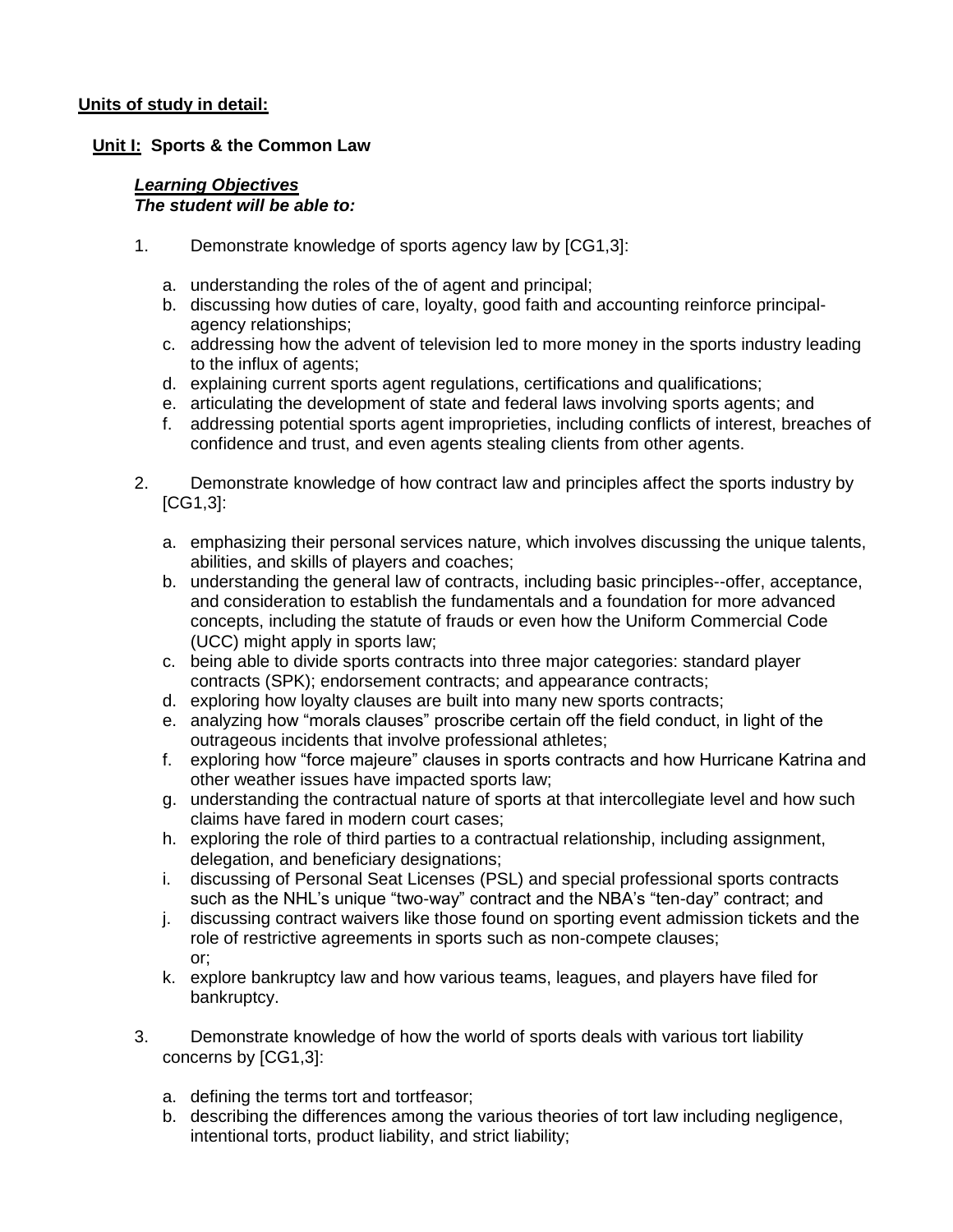- c. explaining the difference between the English and American rules related to tort law;
- d. considering the role of risk management and reducing liability for injury to persons who attend sporting events;
- e. discussing the importance and legality of waivers in sports law;
- f. providing various examples of misrepresentation (fraud) in sports law;
- g. describing what worker's compensation is and its relationship to tort law;
- h. discussing whether waivers on ticket stubs are legally enforceable;
- i. discussing the issues related to product liability, including issues related to warranties and labeling of products; and
- j. explaining how strict liability might be relevant in sports law.
- 4. Demonstrate knowledge of how the world of sports deals with various criminal liability concerns by [CG1,3]:
	- a. exploring the relationship between legitimate and illegitimate sports violence and ask them: whether illegitimate sports violence should be addressed by internal league controls such as fines and suspensions or by the local police;
	- b. discussing of the relationship between the criminal law and sports fans;
	- c. exploring circumstances where sports crimes can occur in high school youth, and other amateur sports;
	- d. exploring the state laws related to protecting sports officials, sports agent crimes, and the various state and city ticket-scalping laws; and
	- e. understanding the difference between the concepts of criminal liability (guilt in criminal law) and civil liability (actions arising under tort law).

# **Unit II: Sports & Modern Statutory Law**

#### *Learning Objectives The student will be able to:*

- *1.* Demonstrate knowledge of Title XI and other women's and gender issues by [CG2,3]:
	- *a.* asking whether or not the word "equity" means "equal" or "equitable" and see where the conversation goes;
	- *b.* analyzing Title IX's federal law's history and development;
	- c. considering the strides women have made since the 1960s generally; in the sports realm;
	- d. discovering Title IX cases, claims, resources, statistics, and opinions;
	- e. considering the decline in volume of male athletic programs since the enactment of Title  $IX:$
	- f. discussing the contact sports (purpose or major activity of the sport involves bodily contact) exception to Title IX; and
	- g. inquiring whether or not competitive cheerleading counts as a sport for Title IX compliance.
- 2. Understand how disabilities related legislation impacts sport by [CG2,3]:
- a. studying intensely the three most relevant federal statutes: the Rehabilitation Act of 1973, the Individuals with Disabilities Education Act (IDEA), and the Americans with Disabilities Act (ADA);
- b. addressing how these aforementioned laws relate to interscholastic and intercollegiate sports with a focus on the degree that courts should get involved in the daily administrative activities of high schools and state athletic associations;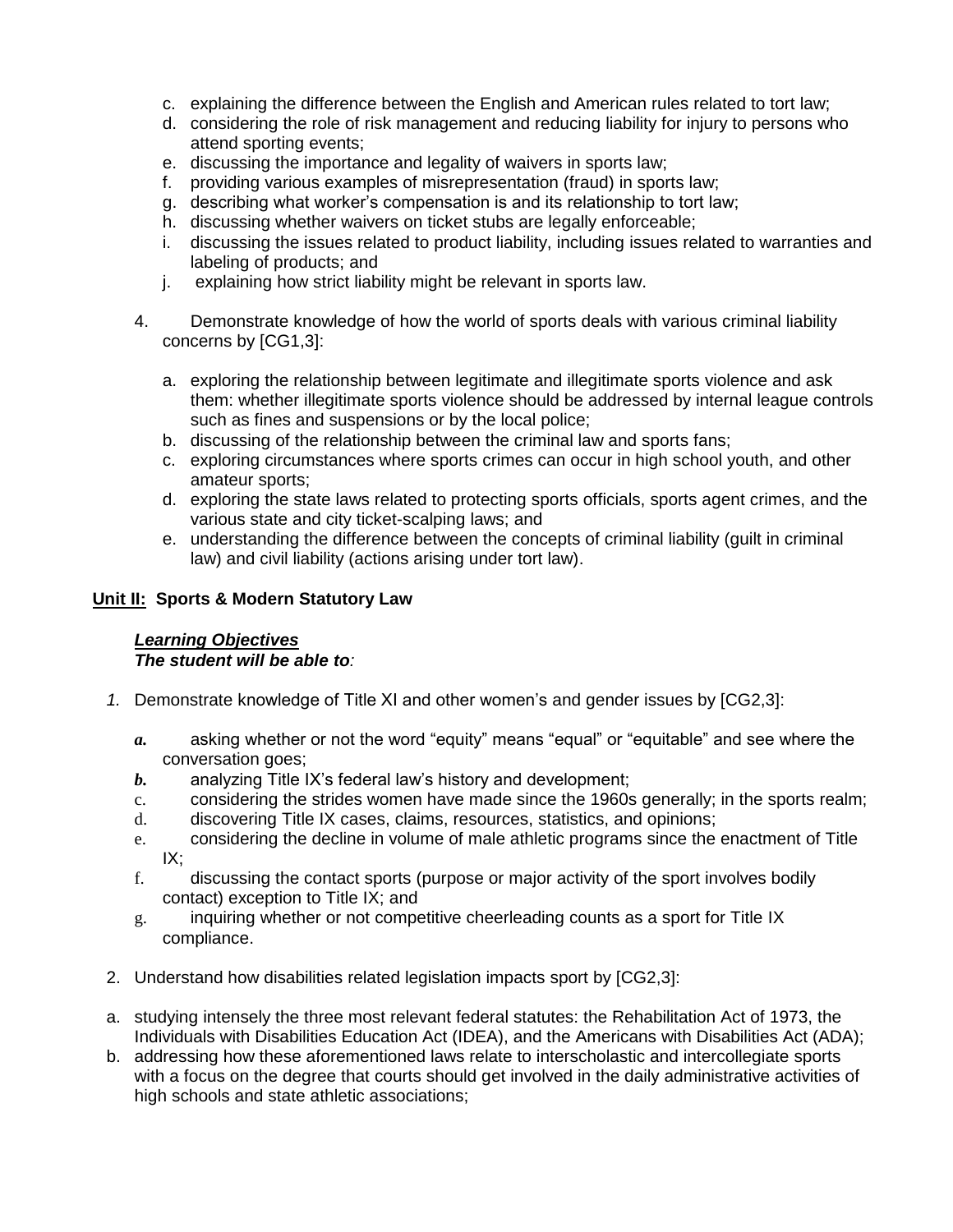- c. including knowledge of maximum participation rules that exclude students who have spent more than eight semesters in school or four seasons in the particular sport. Likewise, with "no pass, no play rules" establish minimum academic requirements for participation eligibility;
- d. exploring various cases involving students and disabilities; and
- e. emphasizing the distinction between the Special Olympics and the Paralympic Games.
- 3. Confront issues relating to drugs and sports by [CG2,3]:
- a. asking a simple yet broad question: "Why should we test for drugs at all?";
- b. understanding how different sources of law have led to various policies on drug testing in sports;
- c. focusing specifically on the NCAA drug-testing policies;
- d. examining the policies found in the collective bargaining agreements of the Big Four sports;
- e. exploring the role of the World Anti-Doping Agency (WADA), which promulgates a growing list of banned substances and polices for Olympic competition;
- f. learning how to practice the proper pronunciation of the drugs prior to class in order to establish credibility; and
- g. understanding the nature of "consent" for drug tests athletes will be required to take as a condition of their competitive play.

# **Unit III: Specialized Areas of Legal Concerns in Sports**

### **Learning Objectives** *The student will be able to:*

- 1. Understand relevant current international legal sports issues by [CG2]:
	- a. studying the Olympic structural hierarchy;
	- b. surveying the political landscape of the Olympic Games; and
	- c. briefly exploring the Canadian Football League (CFL) and policies that favors players of Canadian citizenship (classified as "non-imports") over American players ("imports").
- 2. Demonstrate knowledge of antitrust and labor issues in sports by [CG1,2,3]:
- a. discussing the Sherman and Clayton Acts to introduce students the fundamental federal laws that govern anticompetitive business behavior;
- b. exploring the collective bargaining process and the role of collective bargaining agreements (CBA);
- c. addressing the various league strikes and lockouts in historical context;
- d. understanding the non-statutory labor exemption, a judicially created rule that protects union activity from anti-trust scrutiny, as a key concept in antitrust and labor law;
- e. discussing the plethora of antitrust cases from the NFL;
- f. understanding the history of antitrust litigation of the NBA and the NHL;
- g. understanding the complex nature of NCAA antitrust litigation that focuses on a combination of amateurism, antitrust, and eligibility issues;
- h. looking at the federal Sports Broadcasting Act of 1961, which exempts television agreements entered into by professional football, baseball, basketball, and hockey leagues from the federal antitrust laws;
- i. relating federal and state employment laws to antitrust issue; and
- j. discussing hot topics in labor law such as the dress code instituted by the NBA in the 2005-2006 season, and minimum age issues.
- 3. Demonstrate knowledge of intellectual property issues in sports by [CG1,2,3]: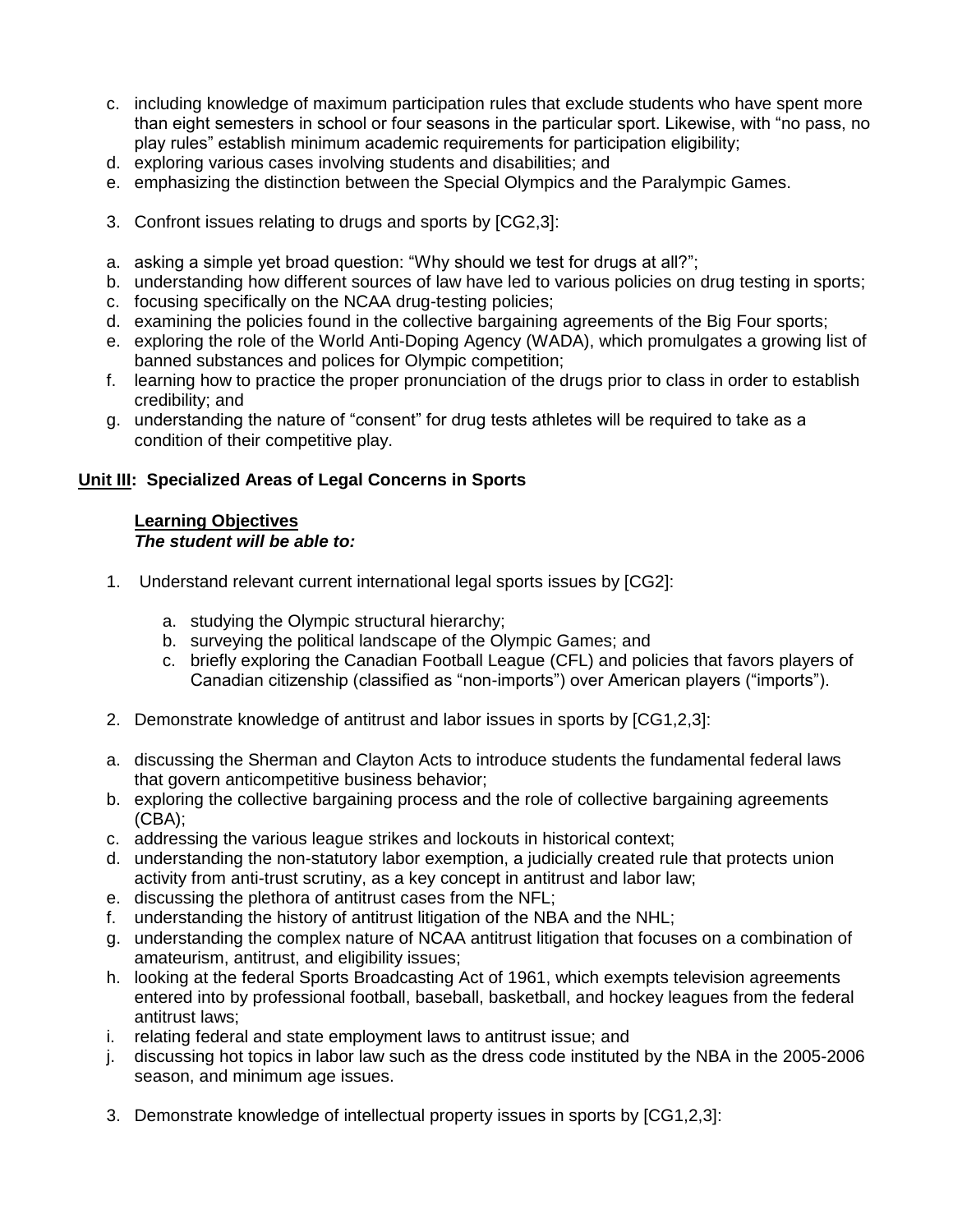- a. focusing on the fundamentals of establishing copyrights, patents, and trademarks, and protecting against IP infringement;
- b. discussing the federal Lanham Act and the role of the U.S. Patent and Trademark Office (USPTO);
- c. reviewing the role of the World Intellectual Property Organization (WIPO);
- d. addressing controversies relating to the use of nicknames or mascots associated with Native American tribes by high school, college, and professional sports teams;
- e. understanding the numerous trademarked phrases such as the terms "Final Four," "Sweet 16," and "March Madness";
- f. addressing the numerous cases of trademark infringement involving the Olympics; and
- g. understanding such intellectual property issues as stadium naming rights, digital media rights, and fantasy sports.
- 4. Demonstrate knowledge of how Alternate Dispute Resolution functions in sports by [CG2,3]:
- a. understanding the arbitration procedures the Big Four have set fourth in their respective collective bargaining agreements;
- b. emphasize the general success of arbitration in Olympic sports;
- c. reinforcing the principle that an arbitrator's decision is final and binding;
- d. exploring the role that technology plays in ADR for resolving on-court disputes, such as instant replay; and
- e. emphasizing how disputes can be resolved outside the courts.
- 5. Understand religious issues that sometimes confront sports by [CG2,3]:
- a. reflecting on changing views and perceptions related to religious tolerance in sports law;
- b. asking where do we draw the line between permissible religious actions in sports and those that violate the Establishment Clause and exploring the numerous notable court cases that deal with such;
- c. addressing the Brigham Young University (BYU) rule that existed at the intercollegiate level until 1998 and articulating the current policy that replaced it; and
- d. offering various examples of somewhat controversial displays of religious expression.

*Note: This course outline was created with the help of the law review article, linked below, entitled "The Fundamentals of Teaching Sports Law." The writer is Adam Epstein who also authors the text used in this course.*

# *<http://www.willamette.edu/wucl/pdf/sportslaw/spring07/art1.pdf>*

# **Evaluation of Student Learning:**

The course will be divided into three units and each unit will be followed by an examination. Each exam is worth 25% of one's grade. Examinations will consist of a mixture between objective (multiple choice and true/false questions) and essay questions. There will also be a research paper and class participation score that will count as 25% of one's grade. Exams and one's final course grade will be based on the following scale:

> $A = 93 - 100$  $A = 90 - 92$  $B+ = 87-89$  $B = 83 - 86$